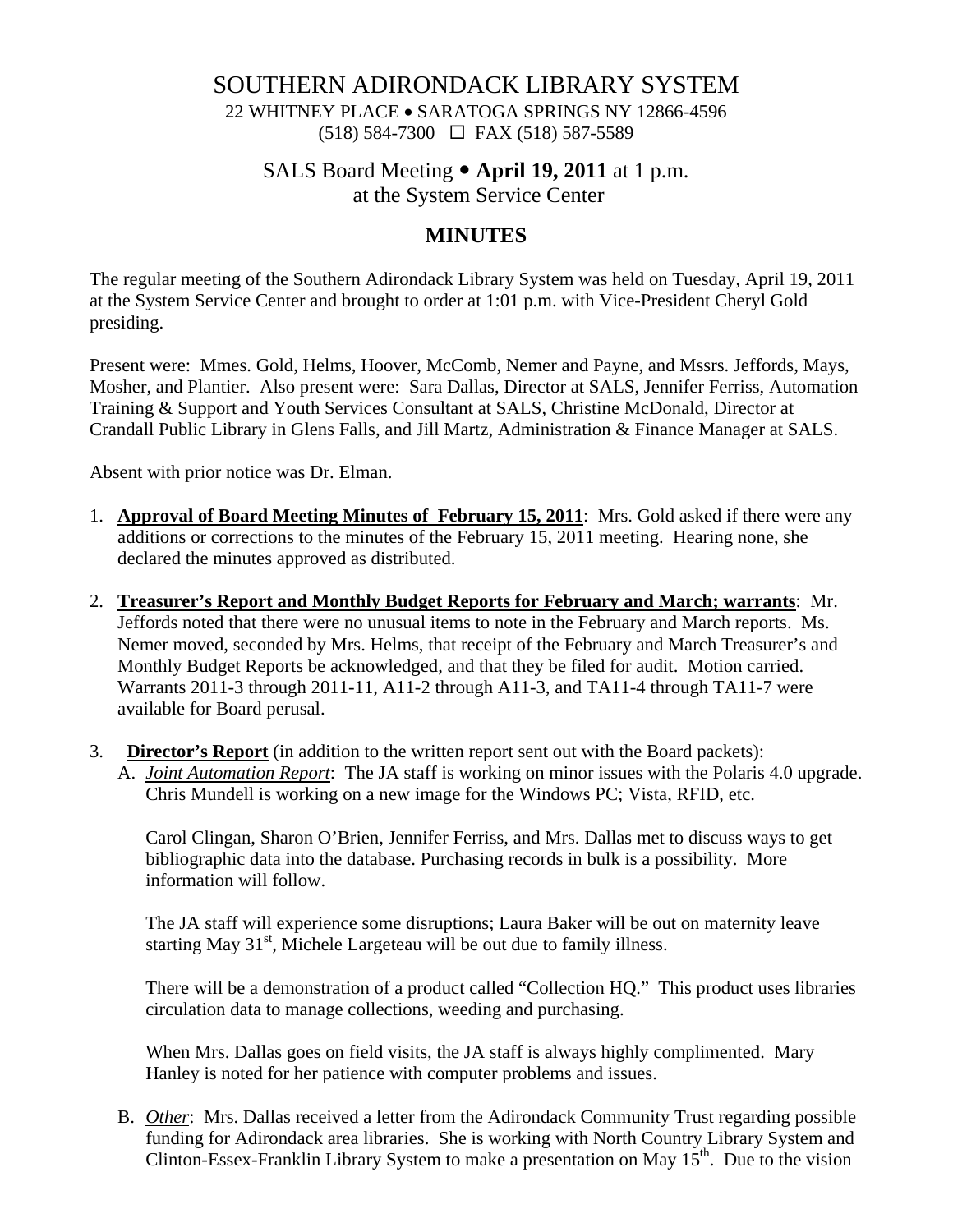of Mike O'Connor and Mary Nicholaou, SALS members are able to provide virtual library services to their communities.

No news regarding construction funds approved by SALS last September. There will be another round of construction funds. Libraries are being made aware of this grant cycle. Possible projects include a new roof for Caldwell-Lake George Library, an addition for Mechanicville District Public Library, and possible expansion and roof for Greenwich Free Library. The Division of Library Development suggests libraries gather the information now so as to be ready when the grants are announced. They will be due at DLD in October, 2011.

SALS and its membership will see about a 22% reduction from full funding. Supplemental Aid has been included in education law. Due to good decisions made by SALS Board, SALS is financially stable for 2011.

SALS Plan of Service 2011—2015 is moving forward. Carson Block will be here Wednesday the  $27<sup>th</sup>$  to determine the best next steps regarding technology and library services.

The Central Library Committee will meet shortly when a date is determined.

Julia Helms spoke with Jordan Hornstein. He is willing to represent Hamilton County.

The Annual Dinner invitations are in the mail. This will be a great evening shared with the Capital District Library Council. The speakers, George Needham and Joan Frye Williams, are knowledgeable and entertaining.

## 4. **Committee Reports**:

- A. *Audit & Finance*: The New York State Aid Budget application for 2011-2012 needs to be ratified.
- B. *Building*: Mr. Mays, Chair of the Building Committee, reported that the Building Committee met and toured SALS building to determine possible ways to reconfigure work spaces and help reduce heating costs, be more efficient, and possible other uses for available spaces. The Committee will meet again on May  $13<sup>th</sup>$ .
- C. *Bylaws Committee*:
- D. *Central Library Aid and Services*:
- E. *County Aid Coordinators*:
- F. *Library Services:* 
	- *i) Library Program of the Year*—Mrs. Gold, Chair of the Library Services Committee, reported that the Committee met prior to the Board meeting and discussed the nominations for 2010 Library Program of the Year. The Committee recommends recognizing Saratoga Springs Public Library for their program "*Video Game Design Lab for Teens*" and the Town of Ballston Community Library for their program "*Camp Half Blood Overnight Event"* for the 2010 Library Program of the Year. Mr. Mays moved, seconded by Mrs. Helms, that these two libraries be recognized for their programs. Motion carried.
- G. *Personnel*:
	- i) *Library Trustee of the Year*—Ms. Hoover moved, seconded by Mr. Plantier, that Hal Heusner from the Bolton Free Library, be recognized as 2010 Library Trustee of the Year. Motion carried. No other nominations were received.
- H. *Trustee Nominating*: